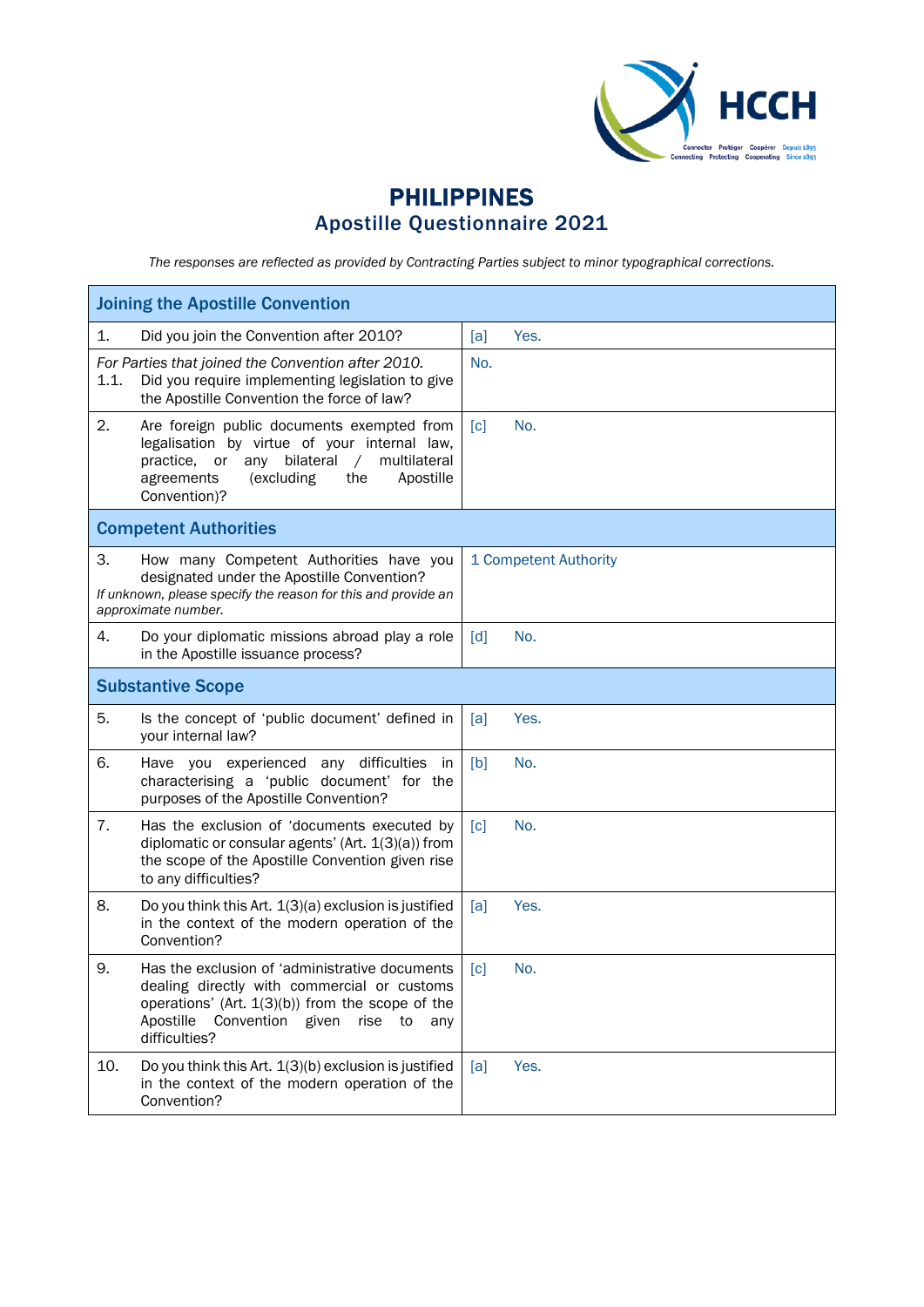| 11.<br>Do you issue (outgoing) or accept (incoming)<br>Apostilles for any of the following categories of<br>document? |                                                                                                                             |                                                                                                                                                                                                                                                                                                                                                                                                                                                                                                                                                                             |                            |                                                                                                                        | <b>Issue</b> | Accept       |
|-----------------------------------------------------------------------------------------------------------------------|-----------------------------------------------------------------------------------------------------------------------------|-----------------------------------------------------------------------------------------------------------------------------------------------------------------------------------------------------------------------------------------------------------------------------------------------------------------------------------------------------------------------------------------------------------------------------------------------------------------------------------------------------------------------------------------------------------------------------|----------------------------|------------------------------------------------------------------------------------------------------------------------|--------------|--------------|
|                                                                                                                       |                                                                                                                             | Certificates of origin                                                                                                                                                                                                                                                                                                                                                                                                                                                                                                                                                      |                            |                                                                                                                        | X            | X            |
|                                                                                                                       |                                                                                                                             |                                                                                                                                                                                                                                                                                                                                                                                                                                                                                                                                                                             |                            | <b>Export licences</b>                                                                                                 | X            | X            |
|                                                                                                                       |                                                                                                                             |                                                                                                                                                                                                                                                                                                                                                                                                                                                                                                                                                                             |                            | Import licences                                                                                                        | X            | $\mathsf{X}$ |
|                                                                                                                       |                                                                                                                             | Health and safety certificates<br>issued by the relevant<br>government authorities or<br>agencies                                                                                                                                                                                                                                                                                                                                                                                                                                                                           |                            |                                                                                                                        | X            | X            |
|                                                                                                                       |                                                                                                                             |                                                                                                                                                                                                                                                                                                                                                                                                                                                                                                                                                                             |                            | Certificates of products<br>registration                                                                               | X            | X            |
|                                                                                                                       |                                                                                                                             |                                                                                                                                                                                                                                                                                                                                                                                                                                                                                                                                                                             |                            | Certificates of conformity                                                                                             | X            | $\mathsf{X}$ |
|                                                                                                                       |                                                                                                                             | End user certificates<br>(i.e. documents certifying that the<br>buyer is the end user of acquired<br>goods)                                                                                                                                                                                                                                                                                                                                                                                                                                                                 |                            |                                                                                                                        | X            | X            |
|                                                                                                                       |                                                                                                                             |                                                                                                                                                                                                                                                                                                                                                                                                                                                                                                                                                                             | <b>Commercial invoices</b> | $\mathsf{X}$                                                                                                           | $\mathsf{X}$ |              |
|                                                                                                                       | <b>Apostille Process</b>                                                                                                    |                                                                                                                                                                                                                                                                                                                                                                                                                                                                                                                                                                             |                            |                                                                                                                        |              |              |
|                                                                                                                       | <b>Certification of Public Documents</b>                                                                                    |                                                                                                                                                                                                                                                                                                                                                                                                                                                                                                                                                                             |                            |                                                                                                                        |              |              |
| 12.                                                                                                                   | Do any of your public documents require some<br>other intermediate certification<br>before the<br>issuance of an Apostille? | Yes, an intermediate certification is required for<br>[a]<br>some categories of public documents.                                                                                                                                                                                                                                                                                                                                                                                                                                                                           |                            |                                                                                                                        |              |              |
| For Parties that answered yes to Q12.<br>12.1. What categories of public document require                             |                                                                                                                             | Category of public<br>Why certification is required<br>document                                                                                                                                                                                                                                                                                                                                                                                                                                                                                                             |                            |                                                                                                                        |              |              |
|                                                                                                                       | intermediate certification and why?                                                                                         | <b>School Records</b><br>(Private Schools<br>and Local<br>Universities)                                                                                                                                                                                                                                                                                                                                                                                                                                                                                                     |                            | Need Certification from the<br>Government Agency which has<br>jurisdiction over the said school or<br>local university |              |              |
| <b>Requesting an Apostille (Outgoing)</b>                                                                             |                                                                                                                             |                                                                                                                                                                                                                                                                                                                                                                                                                                                                                                                                                                             |                            |                                                                                                                        |              |              |
| 13.                                                                                                                   | How can an Apostille be requested?                                                                                          | [a]                                                                                                                                                                                                                                                                                                                                                                                                                                                                                                                                                                         | In person.                 |                                                                                                                        |              | X            |
|                                                                                                                       |                                                                                                                             | $[b] \centering% \includegraphics[width=1.0\textwidth]{figs/fig_0a}% \includegraphics[width=1.0\textwidth]{figs/fig_0b}% \includegraphics[width=1.0\textwidth]{figs/fig_0b}% \includegraphics[width=1.0\textwidth]{figs/fig_0b}% \includegraphics[width=1.0\textwidth]{figs/fig_0b}% \includegraphics[width=1.0\textwidth]{figs/fig_0b}% \includegraphics[width=1.0\textwidth]{figs/fig_0b}% \includegraphics[width=1.0\textwidth]{figs/fig_0b}% \includegraphics[width=1.0\textwidth]{figs/fig_0b}% \includegraphics[width=1.0\textwidth]{figs/fig_0b}% \includegraphics[$ | By post.                   |                                                                                                                        |              |              |
|                                                                                                                       |                                                                                                                             | [c]                                                                                                                                                                                                                                                                                                                                                                                                                                                                                                                                                                         | By email.                  |                                                                                                                        |              |              |
|                                                                                                                       |                                                                                                                             | [d]                                                                                                                                                                                                                                                                                                                                                                                                                                                                                                                                                                         | Through a website.         |                                                                                                                        |              |              |
|                                                                                                                       |                                                                                                                             | [e]                                                                                                                                                                                                                                                                                                                                                                                                                                                                                                                                                                         | Other.                     |                                                                                                                        |              |              |
| 14.                                                                                                                   | When issuing an Apostille, do you enquire about<br>the State of destination?                                                | [a]                                                                                                                                                                                                                                                                                                                                                                                                                                                                                                                                                                         |                            | Yes, in the application form.                                                                                          |              |              |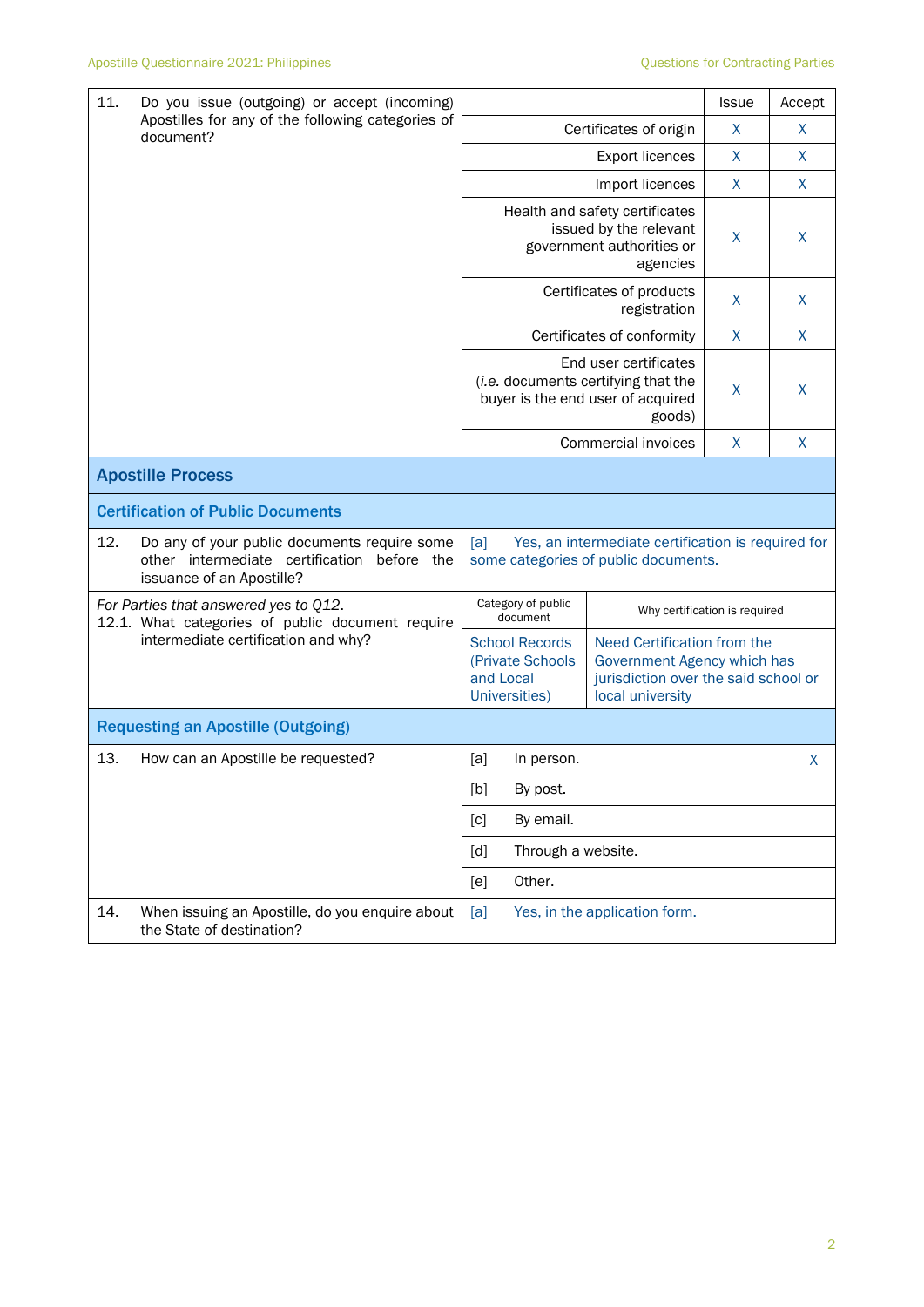| 15. | How long does it take for an Apostille to be<br>issued?                                                                                                                                                                                       | In-person request<br>(paper Apostille)                                                                                                                                                                                                                                                        | Other requests<br>(from the time of<br>receipt) (paper<br>Apostille)                                                       | e-Apostille requests                                 |
|-----|-----------------------------------------------------------------------------------------------------------------------------------------------------------------------------------------------------------------------------------------------|-----------------------------------------------------------------------------------------------------------------------------------------------------------------------------------------------------------------------------------------------------------------------------------------------|----------------------------------------------------------------------------------------------------------------------------|------------------------------------------------------|
|     |                                                                                                                                                                                                                                               | Other<br>In-person request:<br>For expedited<br>processing of<br>documents,<br>turnaround time<br>is after 1 working<br>day.<br>For regular<br>processing of<br>documents,<br>turnaround time<br>is after 3 working<br>days.                                                                  | <b>Other</b><br>Other requests:<br><b>Requests for</b><br>Certification are<br>released within 3<br>working days.          | Other<br>e-Apostille<br>requests:<br>Not applicable. |
| 16. | Does your Competent Authority impose a fee for<br>issuing an Apostille?                                                                                                                                                                       | Yes, but the price is dependent on, for example,<br>[b]<br>the category of public document(s), the Competent<br>Authority, or the type of application.<br>Authentication fee is dependent on the type of application.<br>For expedited processing, Php200.<br>For regular processing, Php100. |                                                                                                                            |                                                      |
|     | <b>Issuing an Apostille (Outgoing)</b>                                                                                                                                                                                                        |                                                                                                                                                                                                                                                                                               |                                                                                                                            |                                                      |
| 17. | How is the origin of a public document verified<br>for the purpose of issuing an Apostille (i.e.<br>verification of the authenticity of the signature,<br>the capacity of the signer, and the identity of the<br>seal / stamp (Art. $5(2)$ )? | Single Competent Authority.<br>[a]<br>[iii]<br>An electronic database of sample signatures /<br>seals / stamps.                                                                                                                                                                               |                                                                                                                            |                                                      |
| 18. | How does a Competent Authority address<br>situations where it is unable to verify the origin<br>of the public document?                                                                                                                       | The Competent Authority will contact the issuing<br>[a]<br>authority to confirm authenticity, issue the Apostille,<br>and then add the new signature, stamp or seal to the<br>database.                                                                                                       |                                                                                                                            |                                                      |
| 19. | In what language(s) are the 10 standard items<br>of your Apostilles available?                                                                                                                                                                | [a]<br>In one language.<br>English                                                                                                                                                                                                                                                            |                                                                                                                            |                                                      |
| 20. | In what language(s) are the blank fields of your<br>Apostilles filled in?                                                                                                                                                                     | [a]<br>In one language.<br>English                                                                                                                                                                                                                                                            |                                                                                                                            |                                                      |
| 21. | How are the blank fields of your Apostilles filled<br>in?                                                                                                                                                                                     | [b]<br>Using computer software.<br>Apostille Processing and Issuance System (APIS)                                                                                                                                                                                                            |                                                                                                                            |                                                      |
|     | <b>Apostille Registers</b>                                                                                                                                                                                                                    |                                                                                                                                                                                                                                                                                               |                                                                                                                            |                                                      |
| 22. | How is your Apostille register, required by<br>Article 7, maintained?                                                                                                                                                                         | [a]<br>$[1]$<br>Register).                                                                                                                                                                                                                                                                    | Single Competent Authority.<br>Electronic form, publicly accessible online (e-                                             |                                                      |
| 23. | What particulars are contained in your Apostille<br>register?                                                                                                                                                                                 | [a]<br>Number and<br>(required).                                                                                                                                                                                                                                                              | date of the                                                                                                                | Apostille<br>X                                       |
|     |                                                                                                                                                                                                                                               | [b]<br>(required).                                                                                                                                                                                                                                                                            | Name and capacity of the person signing<br>the document and $/$ or the name of<br>authority whose seal or stamp is affixed | X                                                    |
|     |                                                                                                                                                                                                                                               | [c]<br>document.                                                                                                                                                                                                                                                                              | Name and / or type of underlying                                                                                           | X                                                    |
|     |                                                                                                                                                                                                                                               | [d]<br>document.                                                                                                                                                                                                                                                                              | Description of the contents of underlying                                                                                  |                                                      |
|     |                                                                                                                                                                                                                                               | [e]                                                                                                                                                                                                                                                                                           | Name of the applicant.                                                                                                     | X                                                    |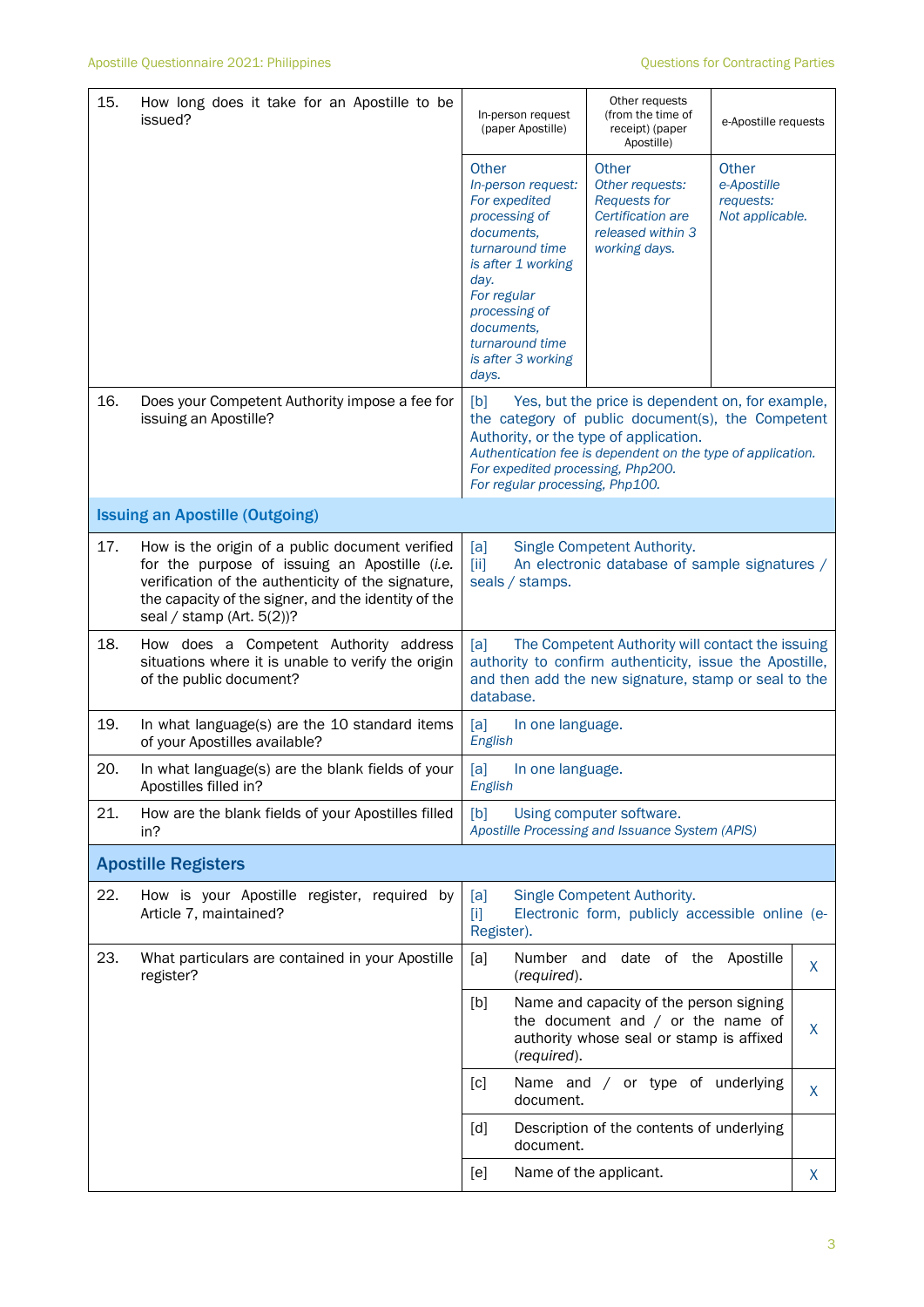|     |                                                                                                                                                                                                | $[f]$             | State of destination.                                                                                                     |   |
|-----|------------------------------------------------------------------------------------------------------------------------------------------------------------------------------------------------|-------------------|---------------------------------------------------------------------------------------------------------------------------|---|
|     |                                                                                                                                                                                                | [g]               | Copy of the Apostille.                                                                                                    | X |
|     |                                                                                                                                                                                                | [h]               | Copy of the underlying document.                                                                                          |   |
|     |                                                                                                                                                                                                | $[1]$             | Other.                                                                                                                    |   |
| 24. | Is there a limit to how long records can be<br>retained on the Apostille register?                                                                                                             | $\lceil d \rceil$ | No.                                                                                                                       |   |
| 25. | If your register is not publicly accessible, how<br>frequently do your Competent Authorities<br>receive requests to verify an Apostille they have<br>issued in the register?                   | [g]               | Not applicable, register is publicly accessible.                                                                          |   |
|     | <b>Technology &amp; the e-APP</b>                                                                                                                                                              |                   |                                                                                                                           |   |
| 26. | Under your internal law, do you recognise<br>electronic / digital signatures as functionally<br>equivalent to handwritten signatures (i.e. can a<br>public document be signed electronically)? | [a]               | Yes.                                                                                                                      |   |
| 27. | Under your internal law, are public documents<br>executed, or able to be executed, in electronic<br>form (whether or not they are to be used abroad<br>under the Convention)?                  | [a]               | Yes.                                                                                                                      |   |
|     | For Parties that answered yes to Q27.<br>27.1. What categories of public documents are                                                                                                         | [a]               | All public documents.                                                                                                     |   |
|     | executed, or able to be executed, in electronic<br>form (whether or not they are to be used abroad<br>under the Convention)?                                                                   | [b]               | Civil status documents (e.g. birth, death<br>marriage<br>certificates)<br>and<br>and<br>certificates of non-impediment.   |   |
|     |                                                                                                                                                                                                | $\lceil c \rceil$ | Other<br>administrative<br>documents<br>(including decisions from administrative<br>tribunals or decision-making bodies). |   |
|     |                                                                                                                                                                                                | [d]               | Extracts from commercial registers and<br>other registers.                                                                |   |
|     |                                                                                                                                                                                                | [e]               | Notarial authentications of signatures.                                                                                   |   |
|     |                                                                                                                                                                                                | $[f]$             | Other notarial acts.                                                                                                      |   |
|     |                                                                                                                                                                                                | [g]               | education<br>Diplomas<br>other<br>and<br>documents.                                                                       |   |
|     |                                                                                                                                                                                                | [h]               | Court documents, including judgments.                                                                                     |   |
|     |                                                                                                                                                                                                | $[1]$             | Patents or other documents pertaining to<br>intellectual property rights.                                                 |   |
|     |                                                                                                                                                                                                | [j]               | Documents relating to adoptions.                                                                                          |   |
|     |                                                                                                                                                                                                | [k]               | Translations.                                                                                                             |   |
|     |                                                                                                                                                                                                | $[1]$             | Medical or health certificates.                                                                                           |   |
|     |                                                                                                                                                                                                | [m]               | Criminal records.                                                                                                         |   |
|     |                                                                                                                                                                                                | [n]               | Import or export licences.                                                                                                |   |
|     |                                                                                                                                                                                                | [0]               | Certificates of origin.                                                                                                   |   |
|     |                                                                                                                                                                                                | [p]               | Certificates of conformity.                                                                                               |   |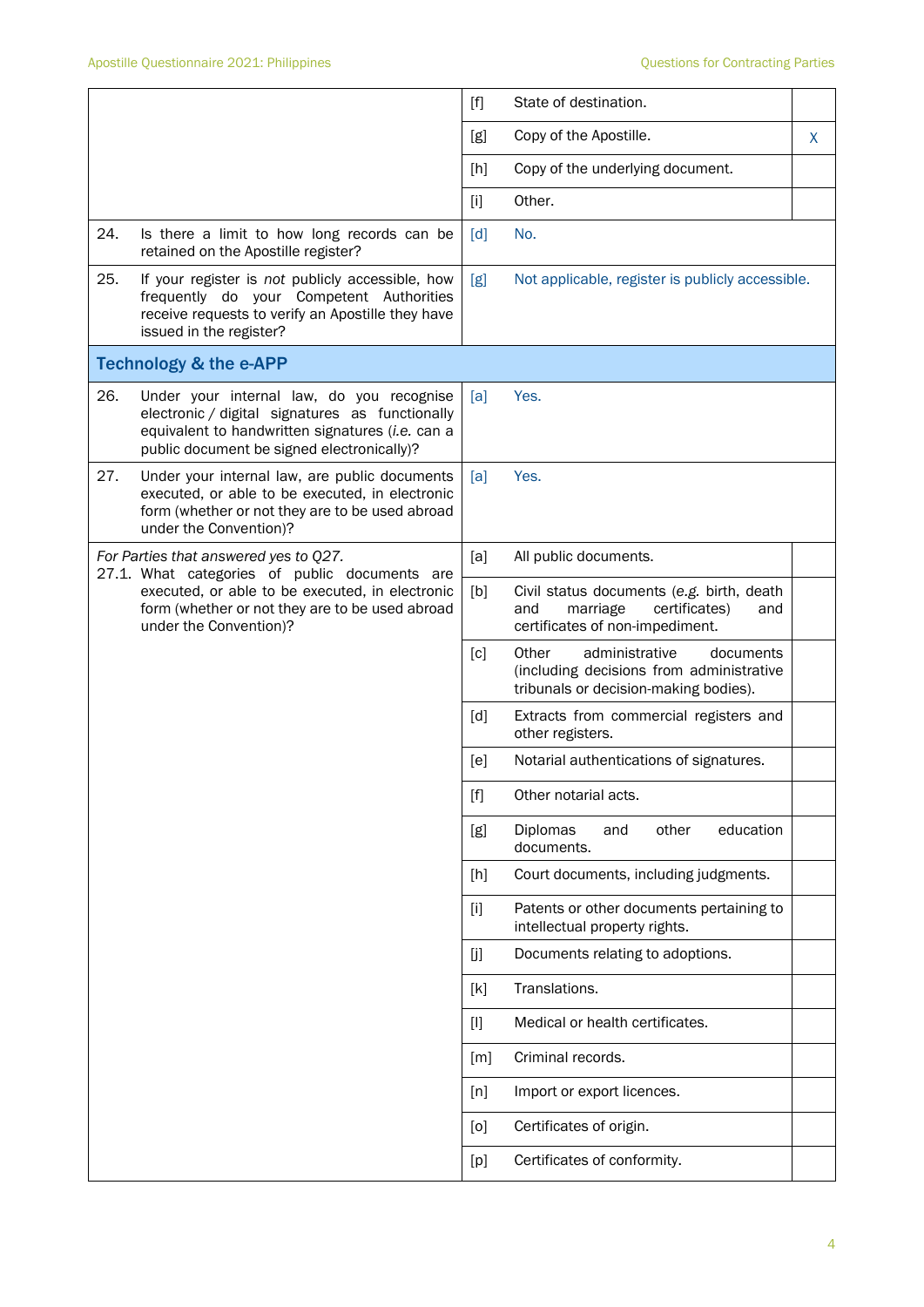|                                                                                               |                                                                                                                                                                                                   | [q]                                                                                                                                                                                                                                                   | Other.                                                                                              |    |
|-----------------------------------------------------------------------------------------------|---------------------------------------------------------------------------------------------------------------------------------------------------------------------------------------------------|-------------------------------------------------------------------------------------------------------------------------------------------------------------------------------------------------------------------------------------------------------|-----------------------------------------------------------------------------------------------------|----|
| under the Convention)?                                                                        | For Parties that answered yes to Q27.<br>27.2. Approximately what percentage of your public<br>documents are originally executed in electronic<br>form (whether or not they are to be used abroad |                                                                                                                                                                                                                                                       |                                                                                                     |    |
| 28.                                                                                           | Do you issue e-Apostilles?                                                                                                                                                                        | [b]<br>$[1]$                                                                                                                                                                                                                                          | No.<br>We are studying the use of e-Apostilles and plan<br>to implement the e-Apostille component.  |    |
| For Parties that answered no to Q28.<br>28.1. What challenges are you facing that may prevent |                                                                                                                                                                                                   | [a]                                                                                                                                                                                                                                                   | Internal law limitations.                                                                           |    |
|                                                                                               | you from implementing the e-Apostille?                                                                                                                                                            | [b]                                                                                                                                                                                                                                                   | Judicial or administrative structure.                                                               |    |
|                                                                                               |                                                                                                                                                                                                   | [c]                                                                                                                                                                                                                                                   | Implementation challenges (e.g. lack of<br>resources, lack of infrastructure).                      | X. |
|                                                                                               |                                                                                                                                                                                                   | [d]                                                                                                                                                                                                                                                   | Cost.                                                                                               |    |
|                                                                                               |                                                                                                                                                                                                   | [e]                                                                                                                                                                                                                                                   | System interoperability / compatibility.                                                            | X  |
|                                                                                               |                                                                                                                                                                                                   | $[f]$                                                                                                                                                                                                                                                 | Security concerns.                                                                                  | X  |
|                                                                                               |                                                                                                                                                                                                   | [g]                                                                                                                                                                                                                                                   | Other.                                                                                              |    |
|                                                                                               | For Parties that answered no to Q28.<br>28.2. How do you issue an Apostille for a public<br>document executed in electronic form?                                                                 | $\lceil c \rceil$                                                                                                                                                                                                                                     | Other.<br>We do not issue e-Apostilles yet.                                                         |    |
| 29.<br>incoming e-Apostilles?                                                                 | Are your authorities<br>equipped to<br>accept                                                                                                                                                     | $\lceil c \rceil$                                                                                                                                                                                                                                     | No.                                                                                                 |    |
| 30.                                                                                           | Do you maintain an e-Register?                                                                                                                                                                    | [a]                                                                                                                                                                                                                                                   | Yes.                                                                                                |    |
| e-Register?                                                                                   | For Parties that answered yes to Q30.<br>30.2. What technology is used to maintain your                                                                                                           | [c]                                                                                                                                                                                                                                                   | Other.<br>Technology from a Registered Government Printer (RGP)                                     |    |
| 31.<br>experience?                                                                            | Have you been in contact with other Competent<br>Authorities that operate an e-APP component<br>and exchanged information and / or relevant                                                       | [b]                                                                                                                                                                                                                                                   | No.                                                                                                 |    |
| <b>Issues with Apostilles</b>                                                                 |                                                                                                                                                                                                   |                                                                                                                                                                                                                                                       |                                                                                                     |    |
| 32.                                                                                           | Has an Apostille <i>issued</i> by your Competent<br>Authority ever been refused by the authorities of<br>another Contracting Party on the following                                               | [a]                                                                                                                                                                                                                                                   | Form requirements (e.g. square-shaped,<br>sides of at least nine centimetres, border,<br>ink, etc). |    |
| grounds:                                                                                      |                                                                                                                                                                                                   | [b]                                                                                                                                                                                                                                                   | The manner in which the Apostille was<br>affixed / attached to the underlying<br>document.          |    |
|                                                                                               |                                                                                                                                                                                                   | [c]                                                                                                                                                                                                                                                   | The Apostille was not signed.                                                                       |    |
|                                                                                               |                                                                                                                                                                                                   | [d]                                                                                                                                                                                                                                                   | One<br>0f<br>the<br>standard<br>or<br>more<br>informational items were not filled in.               |    |
|                                                                                               |                                                                                                                                                                                                   | [e]                                                                                                                                                                                                                                                   | The Apostille was in electronic form (an<br>e-Apostille).                                           |    |
|                                                                                               |                                                                                                                                                                                                   | $[f] % \begin{center} % \includegraphics[width=\linewidth]{imagesSupplemental_3.png} % \end{center} % \caption { % Our method can be used for the use of the image. % Note that the \emph{Left:} \label{fig:case} \vspace{-1em} % \label{fig:case} %$ | The underlying public document was in<br>electronic form.                                           |    |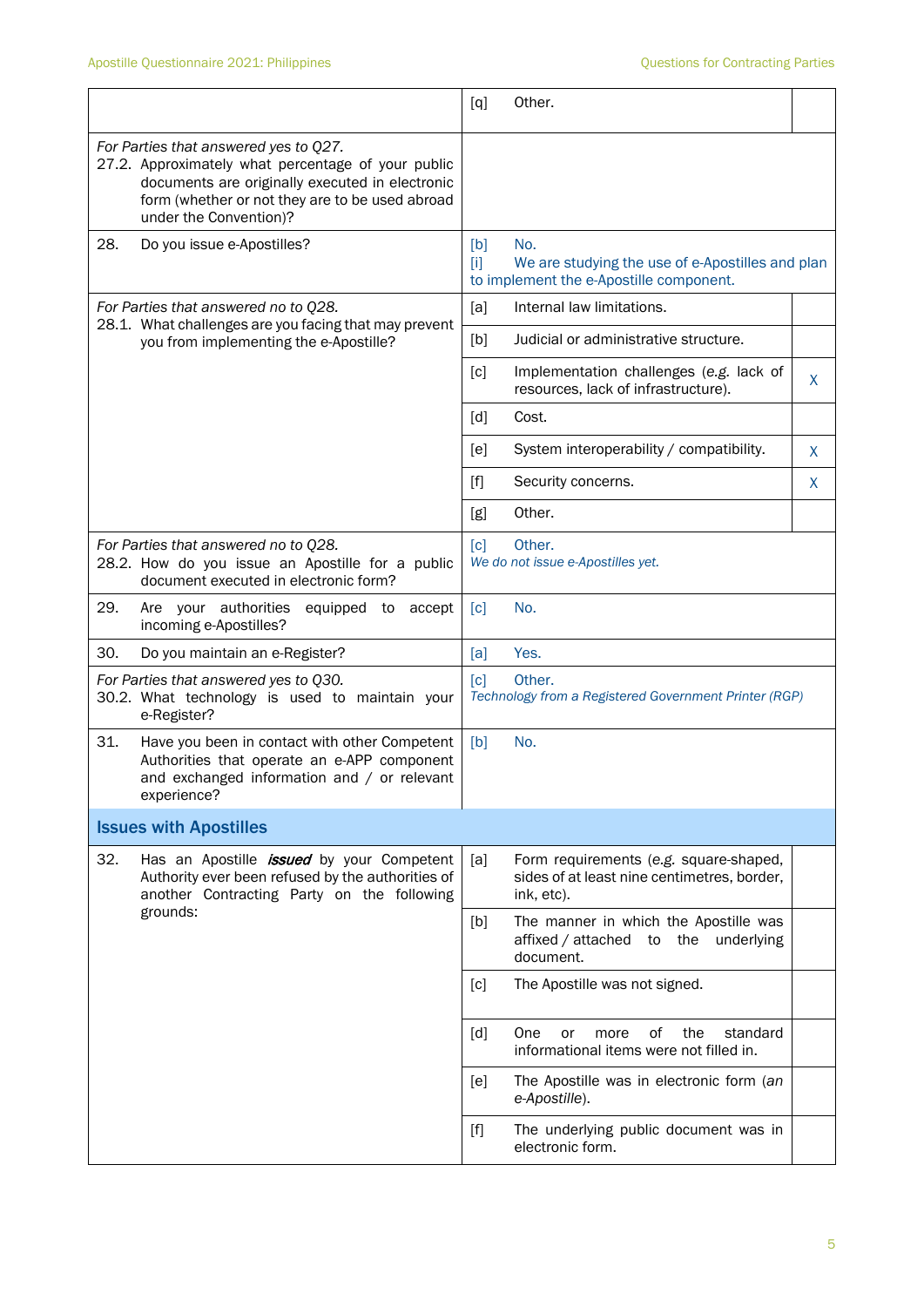|     |                                                                                                                                                          | [g]   | The underlying public document had<br>expired / was not issued within a certain<br>timeframe.       |   |
|-----|----------------------------------------------------------------------------------------------------------------------------------------------------------|-------|-----------------------------------------------------------------------------------------------------|---|
|     |                                                                                                                                                          | [h]   | The underlying document was not a<br>public document under the law of the<br>destination.           |   |
|     |                                                                                                                                                          | $[1]$ | Other.                                                                                              |   |
|     |                                                                                                                                                          | [j]   | Unknown.                                                                                            |   |
|     |                                                                                                                                                          | [k]   | No / Not applicable.                                                                                | X |
| 33. | Has your Competent Authority ever been<br>requested by external Competent Authorities to<br>certify or confirm your procedure for issuing<br>Apostilles? | [b]   | No.                                                                                                 |   |
| 34. | Has an Apostille <i>received</i> by your authorities<br>ever been refused on the following grounds:                                                      | [a]   | The issuing State was not a Contracting<br>Party to the Apostille Convention.                       |   |
|     |                                                                                                                                                          | [b]   | Form requirements (e.g. square-shaped,<br>sides of at least nine centimetres, border,<br>ink, etc). |   |
|     |                                                                                                                                                          | [c]   | The manner in which the Apostille was<br>affixed / attached to the underlying<br>document.          |   |
|     |                                                                                                                                                          | [d]   | The Apostille was not signed.                                                                       |   |
|     |                                                                                                                                                          | [e]   | One<br>0f<br>the<br>standard<br>or<br>more<br>informational items were not filled in.               |   |
|     |                                                                                                                                                          | $[f]$ | The Apostille was in electronic form (an<br>e-Apostille).                                           |   |
|     |                                                                                                                                                          | [g]   | The underlying public document was in<br>electronic form.                                           |   |
|     |                                                                                                                                                          | $[h]$ | The underlying public document had<br>expired / was not issued within a certain<br>timeframe.       |   |
|     |                                                                                                                                                          | $[1]$ | The underlying document was not a<br>public document under the law of the<br>destination.           |   |
|     |                                                                                                                                                          | [j]   | Other.<br>Some Philippine Authorities are unaware of our<br>accession to the Apostille Convention.  | X |
|     |                                                                                                                                                          | [k]   | Unknown.                                                                                            |   |
|     |                                                                                                                                                          | $[1]$ | No / Not applicable.                                                                                |   |
|     | <b>Miscellaneous</b>                                                                                                                                     |       |                                                                                                     |   |
| 35. | Would you be interested in attending the 2021<br>meeting of the Special Commission on the<br>practical operation of the Apostille Convention?            | [b]   | Yes, via videoconference.                                                                           |   |